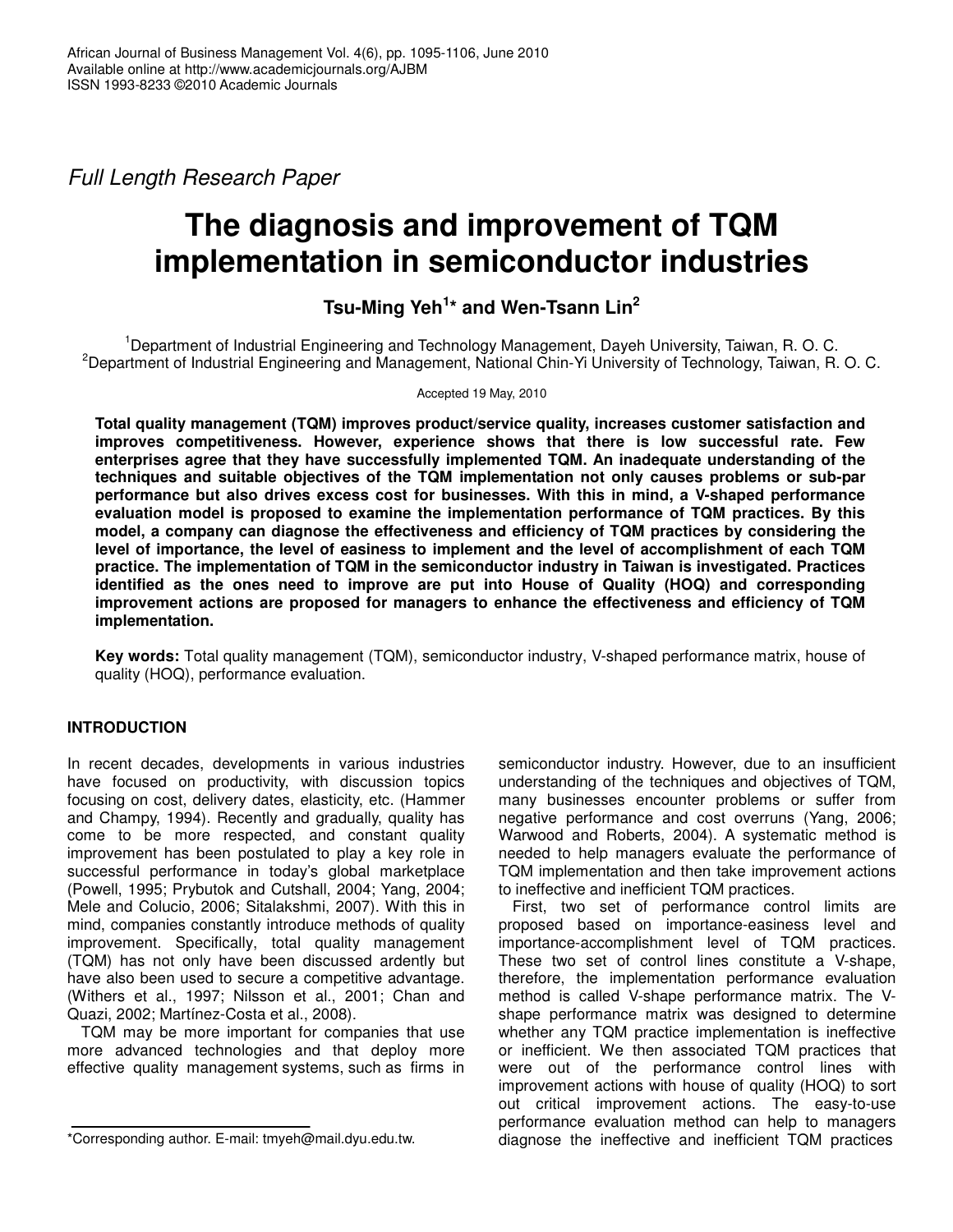and then prioritize improvement actions with the common method, HOQ, to improve TQM implementation.

The rest of the paper is organized as follows. We describe the TQM. V-shape performance matrix is proposed for TQM implementation diagnosis is presented in next section, followed by TQM implementation performance evaluation in semiconductor industry. We then propose an improvement method by linking ineffective and inefficient TQM practices and corresponding improvement actions. Conclusions are given accordingly.

### **TOTAL QUALITY MANAGEMENT**

As a quality improvement tool, TQM has inspired numerous studies and has led to multiple practical applications in recent years. By 1970, Japanese industry had become as competitive as American industry - or even more so by successfully applying Company-Wide Quality Control (CWQC) (Powell, 1995). In 1980, the concept of CWQC was similarly applied in American companies; at the same time, TQM was quickly adopted as a quality management tool (Yang, 2004).

Authors who were spearheading TQM research, like Deming, Juran and Crosby, proposed different TQM concepts. Deming introduced the fourteen criteria of TQM to emphasize their importance for leadership and to reduce variation in organization processes. Juran focused on quality plans, control and improvement, while Crosby advocated using quality improvement to reduce costs (from Galperin and Lituchy, 1999).

Dean and Bowen (1994) concluded that TQM involved three concepts: customer focus, continuous improvement and teamwork. As a quality management philosophy, TQM is used to ensure customer satisfaction and even to surmount customer expectations via multiple types of quality activities (Dean and Bowen, 1994; Ugboro and Obeng, 2000; Chan and Quazi, 2002; Li et al., 2008). Most research to date has confirmed the influence of TQM on company performance and has shown a positive relationship with performance or customer satisfaction (Terziovski and Samson, 2000; Hendricks and Singhal, 2001; Hansson and Eriksson, 2002).

Over the last two decades of TQM development, researchers with multiple different viewpoints have discussed the influence of various factors on TQM, including organization and cultural differences (Galperin and Lituchy, 1999), the overall operational performance of the organization (Lau and Idris, 2001), the efficiency of the organization (Fok et al., 2001), and the choice of management consulting options (Saremi et al., 2009). Because the term "quality" has such an extensive and varied set of meanings, director usually be confused by the indefinite meaning when they executed (Dean and Bowen, 1994; Shields, 1999; Sitalakshmi, 2007). TQM can undoubtedly improve firm performance, but it has a

considerable failure rate in terms of actual execution. Bak (1992) concluded that 80% of English companies failed to attain the expected benefits when they introduced TQM. Furthermore, Jacob (1993) and Hubiak and O'Donnell (1996) both reported that about two-thirds of companies in the U.S. met with difficulty or even failure when they tried to introduce TQM. We find similar results in many other reports (Joseph et al., 1999; Noci and Toletti, 2000; Sureshchandar et al., 2001). In this context, substantial research efforts have attempted to explore the difficulty of implementing TQM or the reasons for its failures. Hellsten and Klefsjö (2000) conclude that TQM is a vast poorlydefined concept that is linked with vague descriptions; the executor often cannot understand the full meaning of a given TQM concept.

Most relevant studies mentioned it is difficult to implement TQM and the key factors for implementation. However, few previous studies proposed how to evaluate TQM implementation performance and how to improve ineffective and inefficient implementation. This study aims to fulfill this academic gap. We try to propose a performance evaluation method to determine which TQM practices are implemented effectively and efficiently and which are not.

To determine the performance of TQM practices, two set of performance control limits are proposed based on importance-easiness level relationships and importanceaccomplishment level relationship of TQM practices. These two set of control lines constitute a V-shape, therefore, the implementation performance evaluation method is called V-shape performance matrix. Improvement actions for TQM practices out of the control lines are then developed by HOQ to help firms identify ways to improve TQM implementation.

#### **V-SHAPE PERFORMANCE MATRIX**

Under considering three indexes of TQM implementation, upper and lower performance control lines are determined. Because control lines constitute V shape, the proposed implementation evaluation matrix is called as V-shaped performance matrix in this study.

#### **Implementation performance index**

There are three indexes in our performance matrix. They are importance level, the easiness level and accom-plishment level for TQM introducing items. The level of importance determines items implementation priority. A firm needs to invest more resources in more important items.

Easiness level measure how easy to implement introducing items. When a firm has higher implement capability or higher support from top managers to implement an item, it is easy for the item to be implemented and always lead to higher implementation level. General speaking, the items with higher importance should improve its easiness to implement so that a firm successfully introduce TQM. Accomplishment level means how the actual accomplishment of an item is close to the expected accomplishment. Same as the easiness level, it is expected that the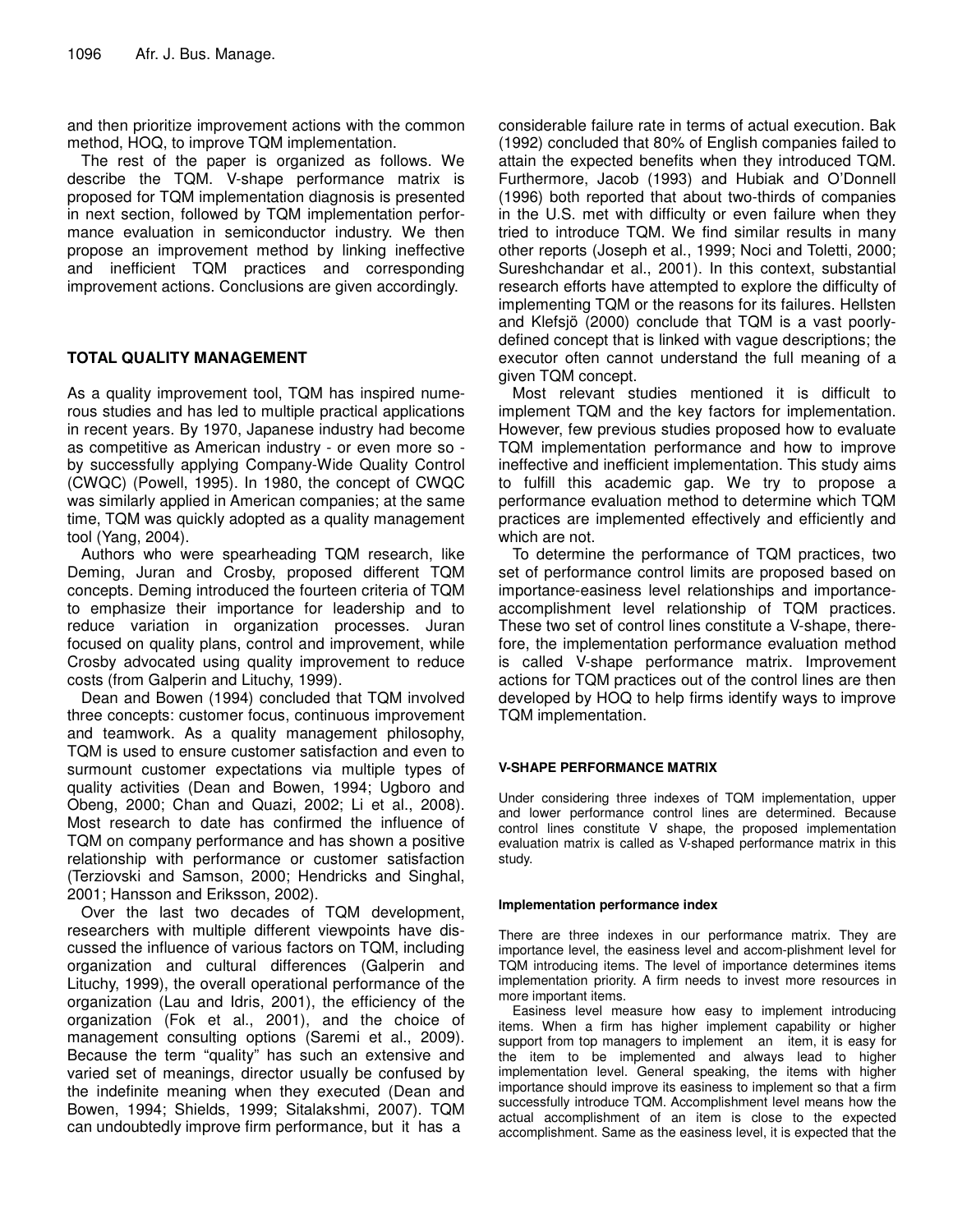

**Figure 1.** *V*-shaped performance matrix for TQM practice.

more important the item is, the higher accomplishment level it needs.

The difference between importance level and accomplishment level is defined as implementation effect-tiveness of a TQM introducing item; and the difference between importance level and easiness level is defined as implementation efficiency of an item. To measure the effectiveness and efficiency, this study uses  $\mu_A$ ,  $\mu_E$  and  $\mu$ <sub>I</sub> to represent the mean scores for implementation, easi-ness and importance level for the 15 TQM practices. The performance of three indexes are calculated and converted to  $P_A$ ,  $P_E$  and  $P_I$  via Formulas 1, 2 and 3. Then, *PA*, *P<sup>E</sup>* and *P<sup>I</sup>* are plotted in the proposed performance matrix for firms to diagnose whether implementation of TQM introducing items are effective and efficient or not. According to *PA*, *P<sup>E</sup>* and *PI*, performance control lines are constructed.

Firms can take necessary actions for items falling out of control lines to improve TQM introducing performance. With the k-scale used to assess accomplishment, easi-ness and importance for each implementation factor, the accomplishment, easiness and importance indices are as follows:

$$
P_{A,i} = \frac{\mu_A - \min}{R} \tag{1}
$$

$$
P_{E,i} = \frac{\mu_{\rm E} - \min}{R} \tag{2}
$$

$$
P_{I,i} = \frac{\mu_{\rm I} - \min}{R} \tag{3}
$$

*PA,i*: accomplishment level index ; *PE,i*: easiness level index; *PI,i*: importance level index for TQM practice *i*

 $\mu_A$ : accomplishment level mean;  $\mu_E$ : easiness level mean;  $\mu_E$ : importance level mean

*min*: minimum value of *k* scale; R: full range of *k* scale

Lambert and Sharma (1990) and Lin et al. (2005) employed performance evaluation matrix to identify items need to improve. This study expands the concept of their performance matrix by integrating three performance indexes. The performance matrix is shown in Figure 1. With this simple and easy-to-use graphical analysis tool, firms can monitor and evaluate TQM introduction performance and then know improving directions.

In the performance matrix, the *Y*-coordinate demon-strates the importance level and easiness level and implementation level are shown as left and right X-coordinates. All index values (*PA,i*, *PE,i* and  $P_{I,i}$  fall between zero and one. Because it is expected that more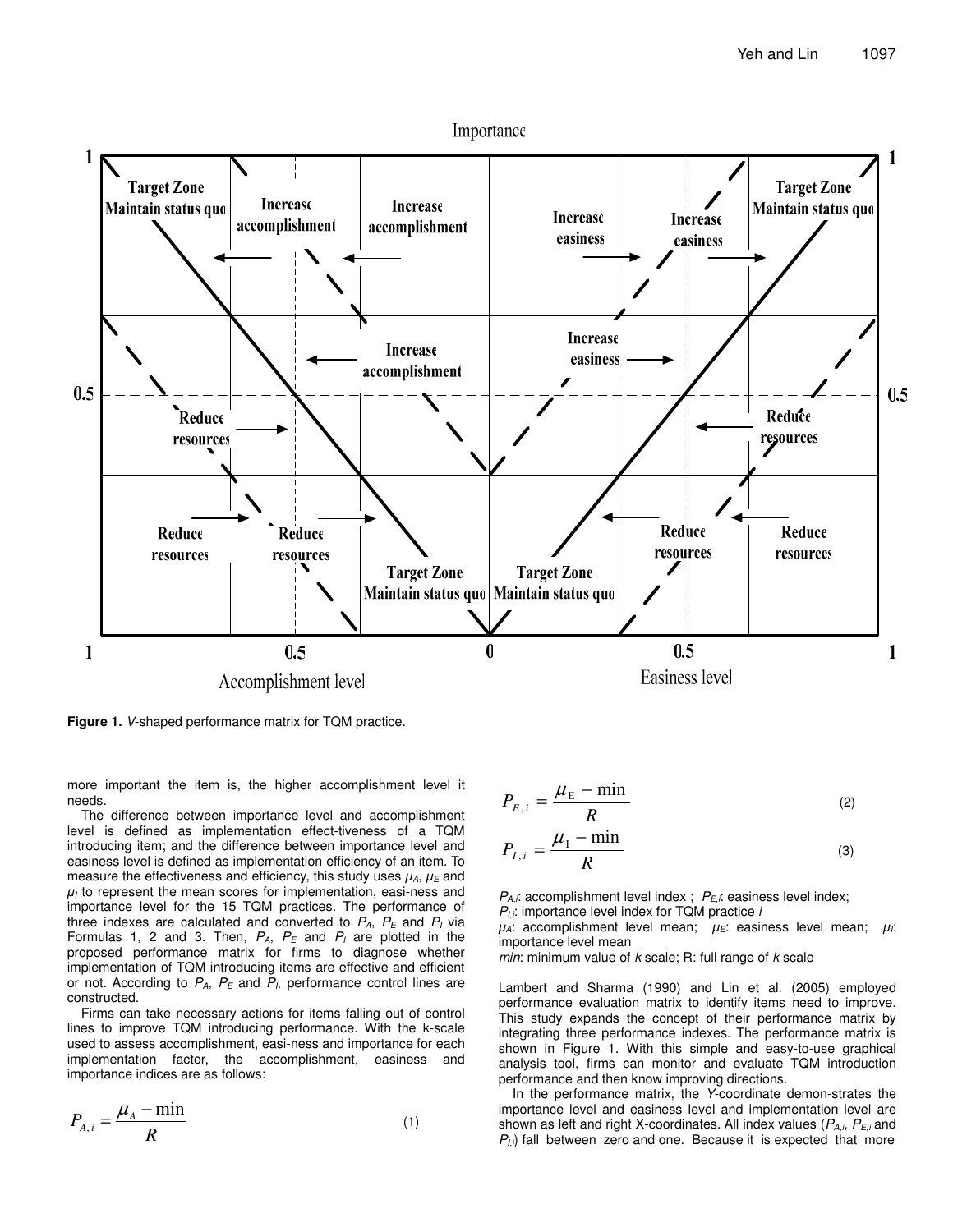

**Figure 2.** The right performance matrix and performance control lines.

important items should be easier to implement and achieve higher implementation level. Therefore, the target zone falls on diagonal line of left and right performance matrix. When an item is more far away from the diagonal, managers need to invest more resource to improve its implementation level or easiness to implement. Performance control lines are constructed along the diagonal lines and shown as the dotted lines in Figure 1.

#### *V***-shape matrix control limits**

Different coordinate value of [*P<sup>A</sup> ,i*, *PI,,i*] and [*PE,,i* , *PI,,i*] results in different areas. The square area of a perfor-mance matrix is  $1 \times 1 =$ 1. Let target value, the diagonal line, be *T* and  $T = P_{A,i} - P_{I,i}$  or  $P_{E,i}$ .  $P_{I,i}$  = 0. The performance matrix can be divided into two triangles with an area of 0.5 for each. Take 4 points in Figure 2 as examples, an isosceles triangle (ACD) with an area of  $\rho$  can be created by extending it to the target line  $T = (y_i - x_i) = 0$ .

Prior to calculating the area of the isosceles triangle (ACD), the original formula of (bottom weight)/2 was modified to (bottom weight) so that the computed  $\rho$  value (area index) would be between zero and one.

According to Figure 2, the coordinates of A are (1,0), indicating the maximum easiness  $P_E = 1$  and the mini-mum importance level  $P_1 = 0$ . The coordinates of B are  $(0,1)$ , showing the minimum easiness level  $P_E = 0$  and the minimum importance level  $P_I = 1$ .

The area of Zone A (ACD) can be computed as follows:

$$
\rho_A = \overline{AC} \times \overline{AD} = |x_1 - y_1| \times (x_1 - y_1)
$$
 (4)

Similarly, the area of Zone B (BCD) is computed as follows:

$$
\rho_{B} = \overline{BC} \times \overline{BD} = |y_{2} - y_{0}| \times (x_{3} - x_{2})
$$
  
\n
$$
\therefore y_{0} = x_{2} = 0, x_{3} = y_{2} = 1 \therefore \rho_{B} = |(y_{2} - x_{2})| \times (y_{2} - x_{2})
$$
(5)

Based on formulas (4) and (5), the equation for the area index can be described as formula (6):

$$
\rho_i = \rho_{(x_i, y_i)} = |y_i - x_i| (y_i - x_i)
$$
  
\nwhere *p*: the interested point  
\n
$$
\rho_i = 0 \sim +1(x < y), \rho_i = -1 \sim 0 (x > y), \quad i = 1 \sim n
$$
\n(6)

The different coordinates  $[P_{A,i}, P_{I,i}]$  and  $[P_{E,i}, P_{I,i}]$  of performance indices result in various areas. The upper control line and the lower control line can be calculated with the population mean  $\mu_{\scriptscriptstyle{P}i}^{}$  and population standard deviation $\sigma_{_{Pl}}$ . After managers check the

normality of area index  $\rho^i$  and ensure it follows normal distribution, we can derive: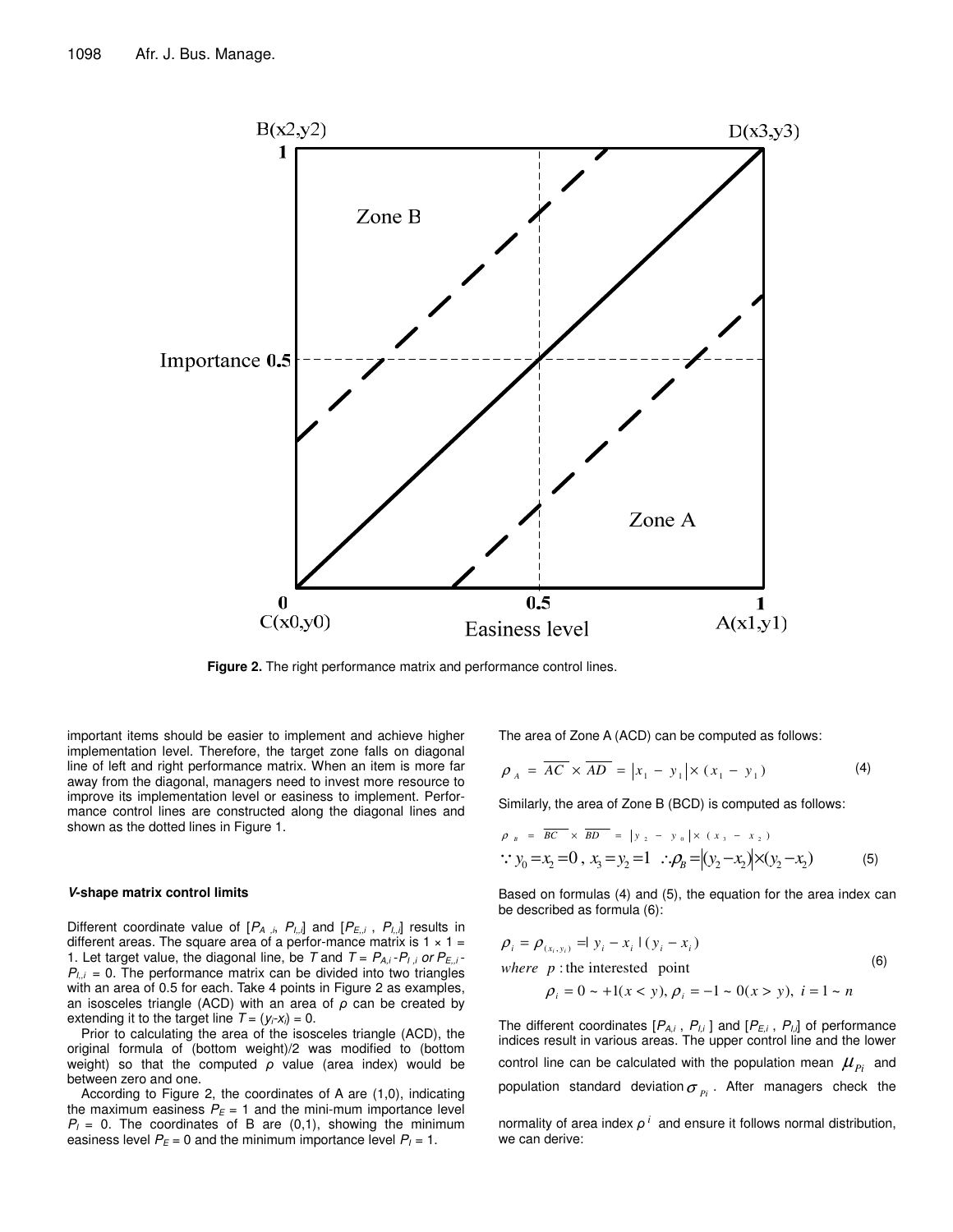

**Figure 3.** Logic of taking improvement actions.

$$
\mu_{p_i} = \frac{\sum_{i=1}^{n} |y_i - x_i| (y_i - x_i)}{n}
$$
 (7)

$$
\sigma_{pi} = \sqrt{\frac{\sum_{i=1}^{n} (\rho_{i} - \mu)^{2}}{n}} = \sqrt{\frac{\sum_{i=1}^{n} (y_{j} - x_{i})^{4} - n\mu^{2}}{n}} = \sqrt{\frac{\sum_{i=1}^{n} (y_{j} - x_{i})^{4}}{n}} - \mu^{2}
$$
 (8)

The performance control chart is defined by the Shewhart control chart setting the target value of upper and lower control limits to 0. For a normally distributed population, 99.73% falls within  $\pm 3\sigma$ , implying a failure e rate of about 0.27%, whereas 95.44% of the population is within  $\pm 2\sigma$ , indicating a failure rate of 4.56%.

Moreover, approximately 68.26% falls within  $\pm 1\sigma$ , indicating a failure rate of about 31.74%. If  $\pm 3\sigma$  and  $\pm 2\sigma$  were used in this study, unqualified question factors would not be located because the questionnaire con-tained 25 questions and the failure rate was extremely low. Consequently, according to the 80/20 rule (Koch, 1997) (80% of the problems result from 20% of the factors),  $\pm 1 \sigma$ was used to establish the upper control line (UCL) and lower control line (LCL). The formulas are as follows:

$$
UCL = T - \sigma
$$
  
T = 0  
LCL = T -  $\sigma$ 

According to concept of Shewhart control chart the upper and lower performance control lines are defined as follows:

$$
UCL = + \sqrt{\frac{\sum_{i=1}^{n} (y_j - x_i)^4}{n}} - \mu^2
$$
 (9)

$$
T = y_i - x_i = 0 \tag{10}
$$

$$
LCL = -\sqrt{\frac{\sum_{i=1}^{n} (y_j - x_i)^4}{n}} - \mu^2
$$
 (11)

After calculating area index of each TQM practice, Managers and engineers can use UCL and LCL to determine whether a practice is in normal of abnormal status, falling out of UCL or LCL. When an items resulting in high area index  $\rho$  and fall in Zone B, the upper area of UCL in Figure 2, it means that the level of importance of a TOM practice is higher than the level of easiness (or accomplishment).

To implement important practice, a firm needs to investment more resources to increase easiness or accomplishment level to improve implementation efficiency or to improve effectiveness. When a practice results in low area index  $\rho$  and fall in Zone A, the lower of LCL in Figure 2, it means that the level of importance of the TQM practice is lower than the level of easiness or accomplishment. A firm can save the investment into the practice because of its low importance to move the practice toward target central line. Figure 3 demonstrates the concept of improvement actions.

#### **TQM IMPLEMENTATION PERFORMANCE EVALUATION IN SEMICONDUCTOR INDUSTRY**

Semiconductor industry is a capital-intensive and highlycompetitive industry. To attain superior performance on high customer satisfaction, short cycle time, high yield, good on-time delivery and high utilization, most firms introduced TQM. However, they lack an effective performance evaluation system to diagnose which TQM introducing items are high-performing and which are lowperforming. Knowing that firms can takes necessary actions for low-performing items.

Some famous and leading firms in semiconductor industry, such as TSMC, UMC, ASK, et al., are located in Taiwan. In addition, there are IC design houses, foundries, IC packaging firms, IC final testing firms and relevant companies (such as IP providers, design service providers and material and device providers). The supply chain of semiconductor manufacturing is quite complete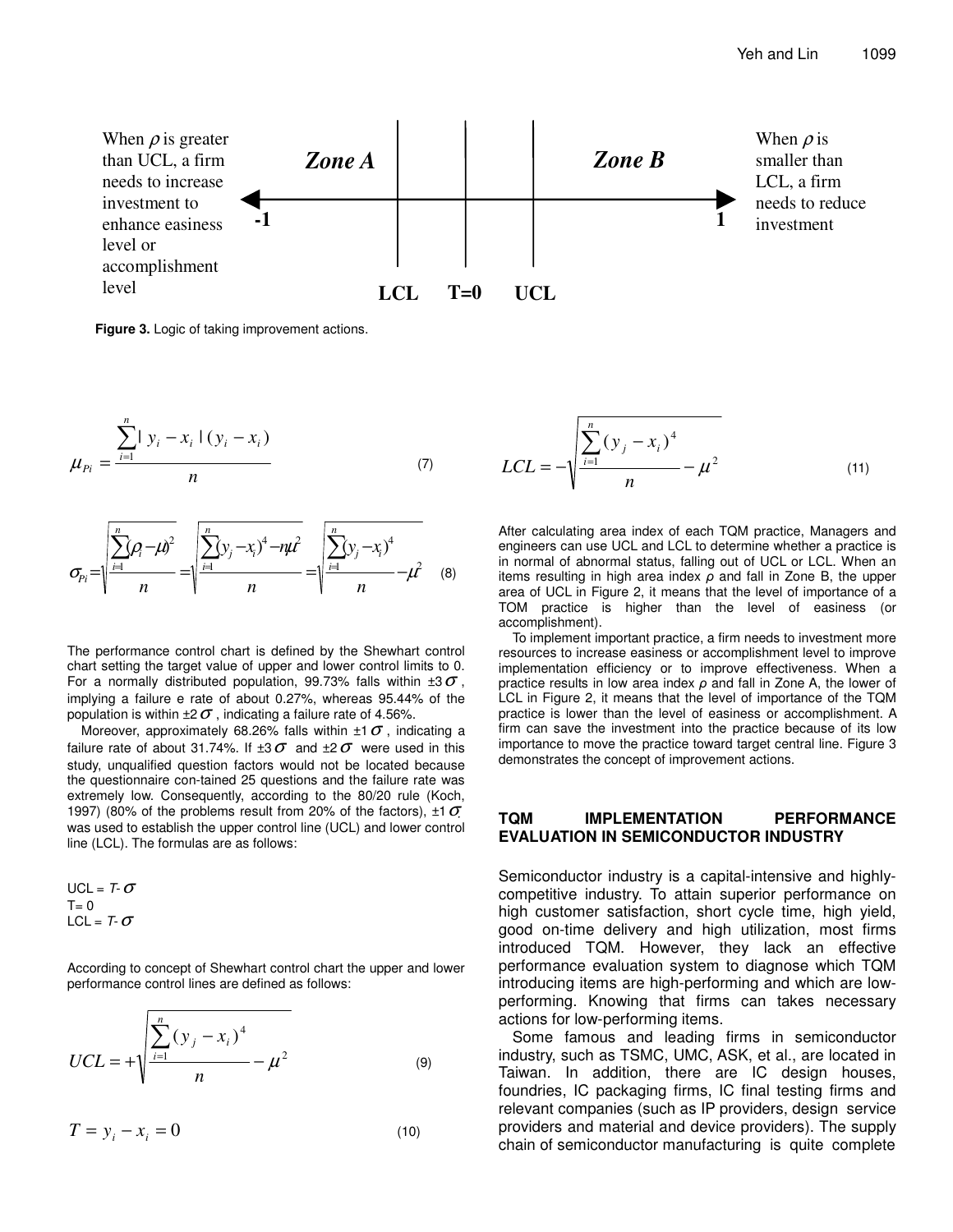| No. | <b>TQM</b> practices                              | μа    | μE    | μι    | $P_A$ | $P_E$ | $P_I$ |
|-----|---------------------------------------------------|-------|-------|-------|-------|-------|-------|
|     | Leadership                                        | 3.306 | 3.25  | 3.889 | 0.576 | 0.563 | 0.722 |
| 2   | Project team of improvement                       | 3.306 | 3.111 | 3.694 | 0.576 | 0.528 | 0.674 |
| 3   | Empowerment                                       | 3.278 | 3.472 | 3.889 | 0.569 | 0.618 | 0.722 |
| 4   | Daily management                                  | 3.5   | 3.417 | 3.833 | 0.625 | 0.604 | 0.708 |
| 5   | Culture change and development                    | 3.333 | 3.389 | 3.861 | 0.583 | 0.597 | 0.715 |
| 6   | Usage of SQC                                      | 3.194 | 3.278 | 3.722 | 0.549 | 0.569 | 0.681 |
| 7   | Quality goal-setting, measurement, and management | 3.417 | 3.361 | 4     | 0.604 | 0.590 | 0.75  |
| 8   | Quality management system                         | 3.278 | 3.167 | 3.583 | 0.569 | 0.542 | 0.646 |
| 9   | Supplier evaluation and relationship              | 3.528 | 3.306 | 3.806 | 0.632 | 0.576 | 0.701 |
| 10  | Customer service system                           | 3.222 | 3.25  | 3.722 | 0.556 | 0.563 | 0.692 |
| 11  | Training of quality tools                         | 3.472 | 3.306 | 3.75  | 0.618 | 0.576 | 0.688 |
| 12  | Customer satisfaction managing                    | 3.361 | 3.306 | 3.778 | 0.590 | 0.576 | 0.694 |
| 13  | Cross-functional management                       | 3.472 | 3.556 | 3.917 | 0.618 | 0.639 | 0.729 |
| 14  | Hoshin management                                 | 3.417 | 3.444 | 3.75  | 0.604 | 0.611 | 0.688 |
| 15  | QCC activity                                      | 3.333 | 3.361 | 3.667 | 0.583 | 0.590 | 0.667 |

**Table 2.** Means and corresponding performance values for various TQM practices.

**Table 1.** Enterprise characteristics.

| Company's primary business  | %    | Firm's annual revenue (\$ Million) | $\%$ | <b>Number of employees</b> | %    |
|-----------------------------|------|------------------------------------|------|----------------------------|------|
| Foundry                     | 15.6 | $<$ 15                             | 35.9 | <100                       | 21.9 |
| IC design                   | 39.1 | 15-30                              | 15.6 | 101-500                    | 31.2 |
| Packaging and testing       | 14.1 | 30-60                              | 7.8  | 501-1000                   | 14.1 |
| Mask                        | 3.1  | 60-150                             | 7.8  | 1001-3000                  | 10.9 |
| Equipment/material provider | 21.9 | 150-300                            | 6.3  | >3000                      | 21.9 |
| <b>Others</b>               | 6.2  | 300-600                            | 6.3  |                            |      |
|                             |      | >600                               | 20.3 |                            |      |

in Taiwan. Therefore, to study the TQM diagnosis and improvement method in the semiconductor industry, Taiwan cases are suitable and are able to represent firms' behaviors in the semiconductor industry. This study chooses members of the Taiwan Semiconductor Industry Association (2008) as the research population to investigate the TQM implementation performance. The opinions of middle- and high-level managers are collected.

## **TQM practices**

Many firms view introducing ISO quality management system as an antecedence for TQM introducing. Therefore, ISO clauses are included in TQM practices. TQM practices mentioned in related literature are also incurporated (Yang, 2006; Jung et al., 2009; Mahadevappa and Kotreshwar, 2004). After collecting from academic works, we interview semiconductor industry practitioners about the initial TQM practices whether these practices are adequate. Table 2 shows the finalized TQM practice

in Semiconductor industry.

#### **Performance evaluation**

A questionnaire was design to investigate the importance, easiness and accomplishment level of TQM practices. There are 252 members in Taiwan Semiconductor Industry Association (2008). A total of 252 questionnaires were mailed to respondents; 64 copies were returned, representing a return rate of 25.4%. The valid responses included companies with a range of annual revenues from USD\$10 million to \$900 million, and workforces of 90 to 25,000 employees. Of the respondents, 78% were Vice-Manager or Managers; 22% described their job titles as Director or Vice-President. A detailed breakdown of the statistics from the responding companies is provided in Table 1.

The overall reliability coefficient was 0.8126. In principle, a greater Cronbach's  $\alpha$  means greater reliability for a given questionnaire. Nunnally (1978) suggests that the Cronbach's  $\alpha$  should be larger than 0.5 for practical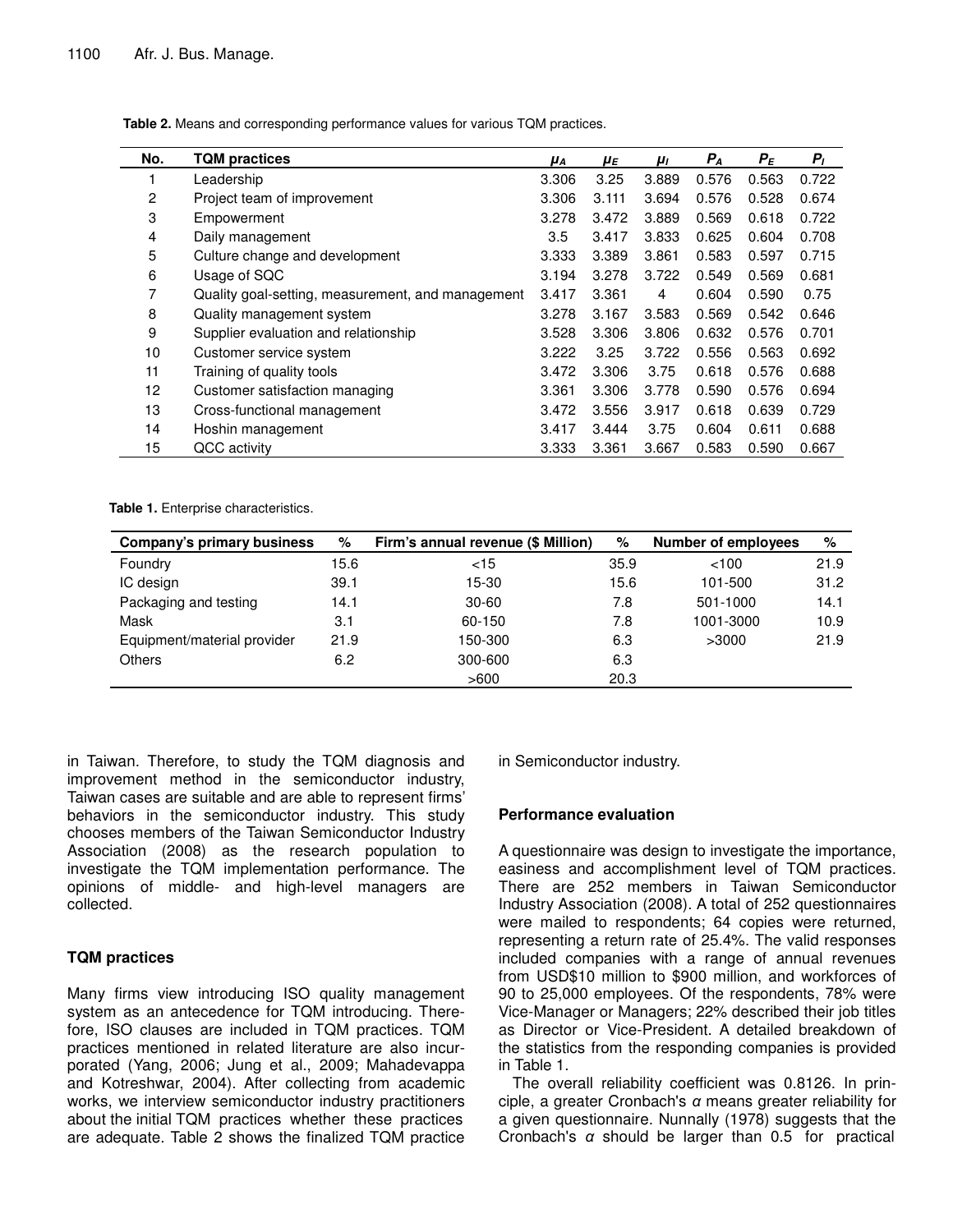**Table 3.** Corresponding coordinates and index values in the *V*-shape performance matrix.

| <b>Statistic of area</b><br>index      | μp     | $\sigma_{\scriptscriptstyle p}$ | <b>UCL</b> | <b>LCL</b> | <b>UCL</b><br>Coordinate   | <b>LCL</b><br>Coordinate   |  |
|----------------------------------------|--------|---------------------------------|------------|------------|----------------------------|----------------------------|--|
| <b>Performance matrix</b>              |        |                                 |            |            |                            |                            |  |
| Importance vs. Accomplishment<br>level | 0.0104 | 0.0062                          | 0.0062     | $-0.0062$  | (0, 0.1187)<br>(0.8813, 1) | (0.1187, 0)<br>(1, 0.8813) |  |
| Importance vs. Easiness Level          | 0.0106 | 0.0064                          | 0.0064     | $-0.0064$  | (0, 0.1113)<br>(0.8867, 1) | (0.1113, 0)<br>(1, 0.8867) |  |

**Table 4.** Importance weights of abnormal TQM practice in HOQ.

| Abnormal<br>TQM practice (i)            | Area $\rho$ in<br>importance-accomplish<br>matrix | Area $\rho$ in<br>importance-easiness<br>matrix | <b>Total</b><br>area<br>$(C_i)$ | Improvement<br>priority |  |
|-----------------------------------------|---------------------------------------------------|-------------------------------------------------|---------------------------------|-------------------------|--|
| 1. Leadership                           | 0.0213                                            | 0.0255                                          | $+0.0468$                       |                         |  |
| 3. Empowerment                          | 0.0233                                            | 0                                               | $+0.0233$                       | 4                       |  |
| 5. Culture change and development       | 0.0174                                            | 0.0139                                          | $+0.0313$                       | 2                       |  |
| 9. Supplier evaluation and relationship | 0                                                 | $+0.0156$                                       | $+0.0156$                       | 5                       |  |
| 10. Customer service system             | $+0.0156$                                         | $+0.0139$                                       | $+0.0295$                       | 3                       |  |
| 12. Customer satisfaction managing      | 0                                                 | $+0.0139$                                       | $+0.0139$                       | 6                       |  |

applications and that  $\alpha > 0.7$  represents the minimum acceptable reliability. Thus, a high reliability coefficient implies that the questionnaire results are stable and consistent.

Next,  $\mu_{A,}\,\,\mu_{E}$  and  $\mu_{\scriptscriptstyle{b}}$  (the mean levels for accomplishment, easiness and importance as reflected by the 15 TQM implementation factors) were computed and converted to *PA,i* , *PE,i* and *PI,i* for each practice using (1), (2) and (3). And area indexes,  $\rho$ , for the 15 TQM practices in the performance matrix were calculated using (6), as shown in Table 3.

After obtaining area indexes, the mean and standard deviation of area indexes were computed using (7) and (8). Then, the UCL and LCL for importance-easiness and importance-accomplishment were calculated by applying the population mean and population standard deviation to (9) and (11). The upper and lower control limits and coordinates in the performance matrix are listed in Table 4. Three performance values in Table 2 and the coordinates of the upper and lower performance control lines in Table 3 are mapped onto a *V*-shaped performance matrix as shown in Figure 4.

After mapping the *V*-shape performance control boundary, abnormal TQM practices outside UCL and LCL can be identified. It is apparent that six abnormal coordinates related to implementation factors fell outside the

UCL: Practice 1, 3, 5, 9, 10 and 12. These abnormal practices outside of UCL and LCL can be classified three groups in Figure 5.

Abnormal TQM practices in the matrix of easiness and importance on the right-hand side of the *V*-shaped performance matrix are linked with high importance and low easiness level for implement. From the perspective of efficiency, this indicates that implementation may be very difficult. Therefore, additional resources need to be assigned to improve the system introduction process. The coordinates of such abnormal factors usually fall outside the UCL. These abnormal implementation factors include "Culture change and development" in practice 5, "Supplier evaluation and relationship" in practice 9, "Customer service system" in practice 10 and "Customer satisfaction managing" in practice 12. Additional resources must be assigned to enhance easiness level to implement and shift the coordinates toward the target zone.

Abnormal TQM practices in the matrix for accomplishment and importance on the left-hand side of the *V*shaped performance matrix are of high importance and are associated with a low level of accomplishment. From the perspective of effectiveness, the implementation performance may not be satisfactory. Supplementary resources need to be allocated to enhance the implementation performance. The coordinates of such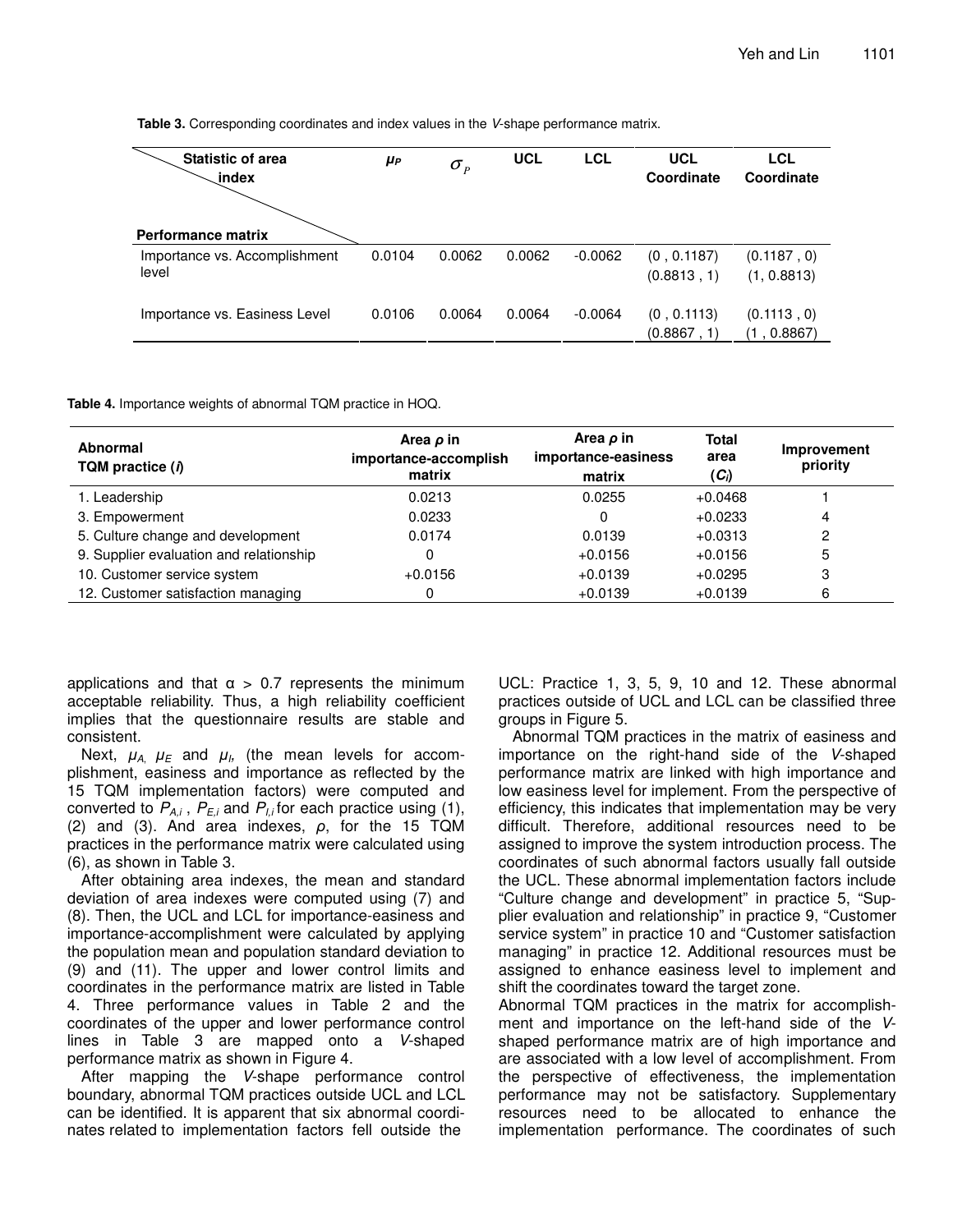

**Figure 4.** *V*-shape performance matrix.



**Figure 5.** Three groups of abnormal TQM practices.

abnormal factors will usually fall outside the UCL. Such abnormal implementation factors include "Leadership" in practice 1, "Empowerment" in practice 3, "Culture change and development" in practice 5, and "Customer service system" in practice 10.

TQM practice 5 and 10 are both of high importance but are associated with low easiness level and accomplishment level. This suggests that the levels of effectiveness and efficiency of these abnormal implementation factors remain unsatisfactory; therefore, the implementation of these two practices lacks effectiveness and efficiency.

Additional resources need to be allocated to promote both ease and accomplishment so that these two practices can shift towards the target zone.

### **IMPROVEMENT ACTIONS FOR TQM IMPLEMENTATION**

A widely used quality function deployment method, House of Quality (HOQ), is adopted to identify and determine the priority of improvement actions TQM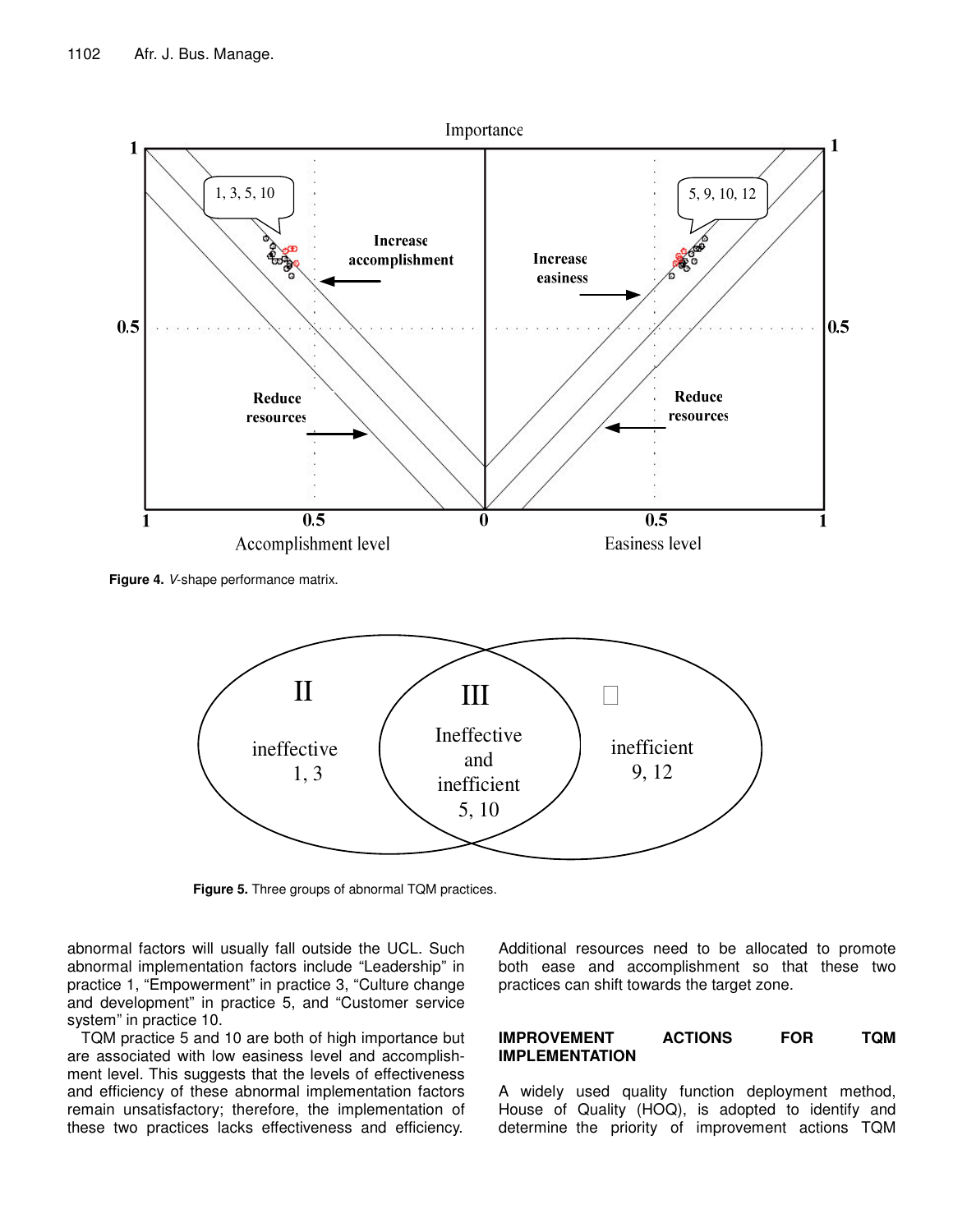**Improvement factors for implementing TQM Source** 1. Strong commitment and involvement of senior management 2. Changes to corporate culture 3. TQM implementation planning 4. Organizational and process reengineering Organization 5. TQM implementation training example of the state of the Bown(1994) 6. Total participation of organization members 7. Continuous improvement 8. Customer satisfaction orientation Tummala et al.(1995), Sila and Ebrahimpour (2002), Keng et al. (2007), Ismail(2007), Dean and **Organization** 9. Application of best practice 10. Examining the service quality of suppliers Supplier 11.Establishing long-term collaborative relationships with suppliers Brah et al.(2000), Tummala et al. (1995), Ismail (2007) 12.Examining the professional expertise of the consulting company External Support (consulting firms) 13.Examining communication between the consulting company and the enterprise Yang et al.(2006)

**Table 5.** Improvement actions for TQM implementation.

practices with ineffective and inefficient implementation.

### **Determining the importance weight of abnormal TQM practices**

Areas of abnormal TQM practices in importance-accomplishment and importance-easiness matrix are added to determine the importance weight (*Ci*) in HOQ. Abnormal implementation factors and improvement priorities are listed in Table 4.

#### **Determining the improvement factors for TQM practices**

To find the improvement factors, critical factors from literature review are determined first; then, expert interviews and KJ method are conducted to determine the proper improvement actions for TQM practices in semiconductor industry.

Since the mid-1980s, researchers have ascertained the critical factors to implement TQM. Tummala et al. (1995) identified seven key factors for introducing TQM: customer focus, leadership, strategic quality planning, design quality, employee participation and partnerships, factbased management, and continuous improvement etc. Moreover, Sila and Ebrahimpour (2002) have proposed ten fundamental elements of TQM: customer focus and satisfaction, training and education, top management commitment, teamwork, and continuous improvement, etc.

A few important studies have been conducted to ascertain the main strategies together with key factors and concepts (Dean and Bown, 1994; Brah et al., 2000; Sureshchandar et al., 2001; Jacqueline et al., 2003; Yang et al., 2006; Ismail, 2007; Keng et al., 2007; Saremi et al., 2009). To determine strategies or actions for improving abnormal TQM practices, the key factors of total quality management proposed by related researches and experts are considered and integrated with the KJ method presented by Kawakita (2003) for a list of thirteen improvement actions that should be achieved to implement TQM, as shown in Table 5.

## **Establishing house of quality**

Expert opinions are used to establish the correlation weight coefficient (*Wij*) between abnormal TQM practice *i* and critical factor (that is, improvement actions) *j*. The correlation weighted coefficient (*Wij*) can be measured using a 5-point scale. Point 5 represents an extremely strong correlation, 4 represent a strong correlation, 3 is a medium correlation, 2 is a weak correlation and 1 is an extremely weak correlation. A higher coefficient is appropriate for a stronger correlation and vice-versa. When the coefficient is determined, correlation weight coefficient and importance of abnormal TQM practice (*Ci*) are multiplied and obtain *CiWij* . Then, the absolute weight (*Tj*) of each improvement action is computed by  $\sum_i C_i W_{ij}$ .

For example, weight of the strong commitment and involvement of senior management,  $T_1 = 0.0468 \times 5 +$  $0.0233 \times 5 + 0.0313 \times 5 + 0.0155 \times 4 + 0.0295 \times 5 +$  $0.0319 \times 5 = 0.786 = 0.79$ . The HOQ of critical factors for TQM implementation is demonstrated in Figure 6.

Upon completion of HOQ, priority was determined by sorting the absolute weights listed in Figure 6. The order of priority based on absolute weight in order is as follows: "Strong commitment and involvement of senior manage-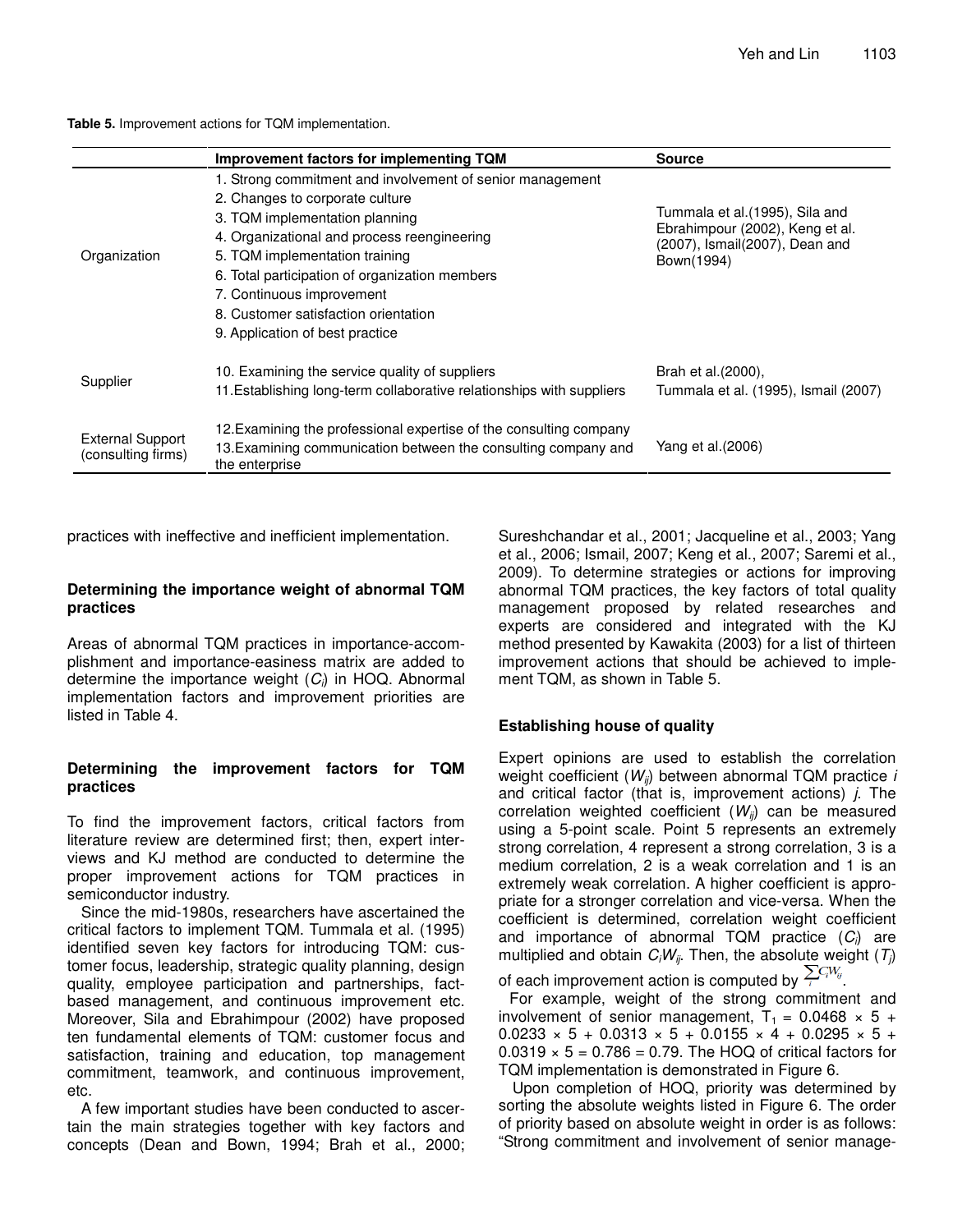|                     |                                                                                                                                                                                     |                                      | <b>Improvement Actions</b>                                                |                                                          |                                               |                                                       |                                |                                            |                                          |                                               |                                    |                                                |                                                                                  |                                                                       |                                                                                  |
|---------------------|-------------------------------------------------------------------------------------------------------------------------------------------------------------------------------------|--------------------------------------|---------------------------------------------------------------------------|----------------------------------------------------------|-----------------------------------------------|-------------------------------------------------------|--------------------------------|--------------------------------------------|------------------------------------------|-----------------------------------------------|------------------------------------|------------------------------------------------|----------------------------------------------------------------------------------|-----------------------------------------------------------------------|----------------------------------------------------------------------------------|
|                     | <b>Definition of Weight</b><br><b>Extremely Strong</b><br>5.0<br>5<br>Strong<br>4<br>4.0<br>Medium<br>3<br>3.0<br>Weak<br>$\overline{2}$<br>2.0<br>$\mathbf{1}$<br>1.0<br>Extremely | Area Corresponding to Abnormal Index | Strong commitment and involvement of<br>senior management t<br>$\ddot{ }$ | Changes to corporate culture<br>$\overline{\mathcal{N}}$ | TQM implementation planning<br>$\ddot{\cdot}$ | Organizational and process reengineering<br>$\vec{+}$ | 5. TQM implementation training | Full participation of employees<br>$\circ$ | Continuous improvement<br>$\overline{r}$ | Customer satisfaction orientation<br>$\infty$ | Application of best practice<br>o, | 10. Examining the service quality of suppliers | Establishing long-term collaborative<br>relationships with suppliers<br>$\equiv$ | 12. Examining the professional expertise of the<br>consulting company | 13. Examining communication between the<br>consulting company and the enterprise |
|                     | 1. Leadership.                                                                                                                                                                      | 0.0468                               | 5                                                                         | 5                                                        | 5                                             | 5                                                     | 5                              | 5                                          | 5                                        | $\overline{4}$                                | 5                                  | $\overline{4}$                                 | 3                                                                                | 3                                                                     | $\overline{4}$                                                                   |
|                     | 3. Empowerment                                                                                                                                                                      | 0.0233                               | 5                                                                         | $\overline{4}$                                           | 5                                             | 5                                                     | 4                              | 5                                          | 5                                        | $\overline{4}$                                | 5                                  | 4                                              | 3                                                                                | 3                                                                     | $\overline{4}$                                                                   |
|                     | 5. Culture change and<br>development                                                                                                                                                | 0.0313                               | 5                                                                         | 5                                                        | 4                                             | 3                                                     | 5                              | $\overline{4}$                             | 5                                        | $\overline{4}$                                | 3                                  | 4                                              | 3                                                                                | $\overline{4}$                                                        | 4                                                                                |
| <b>TQM</b> Practice | 9. Supplier evaluation and<br>relationship                                                                                                                                          | 0.0155                               | 4                                                                         | $\overline{4}$                                           | 4                                             | $\overline{4}$                                        | 3                              | $\overline{4}$                             | 3                                        | $\overline{4}$                                | $\overline{4}$                     | 5                                              | 5                                                                                | 4                                                                     | 3                                                                                |
|                     | 10. Customer service system                                                                                                                                                         | 0.0295                               | 5                                                                         | 4                                                        | 4                                             | 3                                                     | 4                              | $\overline{4}$                             | 3                                        | 5                                             | $\overline{4}$                     | 4                                              | 3                                                                                | 3                                                                     | 3                                                                                |
|                     | 12. Customer satisfaction<br>managing                                                                                                                                               | 0.0139                               | 5                                                                         | $\overline{4}$                                           | 4                                             | $\overline{4}$                                        | 4                              | $\overline{4}$                             | 4                                        | 5                                             | $\overline{4}$                     | 4                                              | 4                                                                                | 5                                                                     | 3                                                                                |
|                     | <b>Absolute Weight</b>                                                                                                                                                              |                                      | 0.79                                                                      | 0.72                                                     | 0.71                                          | 0.65                                                  | 0.70                           | 0.71                                       | 0.66                                     | 0.69                                          | 0.68                               | 0.66                                           | 0.53                                                                             | 0.56                                                                  | 0.58                                                                             |
|                     | Sort absolute weight                                                                                                                                                                |                                      | $\overline{\phantom{0}}$                                                  | $\mathbf 2$                                              | 3                                             | $\overline{a}$                                        | 5                              | 3                                          | $\infty$                                 | 6                                             | $\overline{ }$                     | $\sigma$                                       | $\frac{3}{2}$                                                                    | $\overline{2}$                                                        | $\equiv$                                                                         |

**Figure 6.** HOQ of abnormal TQM practices and critical factors for TQM implementation.

ment" in improvement action 1, "change of corporate culture" in improvement action 2, "establishment of TQM implementation planning" in improvement action 3, "total participation of organization members" in improvement 6, "TQM implementation training" in improvement action 5, "customer satisfaction-oriented" in improvement action 8, "application of best practice" in item 9, "continuous improvement and renovation" in improvement action 7, "examining the service quality of suppliers" in improvement action 10, "organizational and process reengineering" in improvement action 4, "examining communication between the consulting company and the enterprise" in improvement action 13, "examining professional expertise of the consulting company" in improvement action 12 and "establishing long-term collaboration relation with suppliers" in improvement action 11. Companies in semiconductor industry can take necessary improvement actions according their priorities to improve TQM implementation effectiveness and efficiency.

Comparing the priorities of improvement actions and critical factors in related literature, the results show com-

monality of agreement to the factors with high priorities for successful implementation of TQM and they are senior management's strong commitment, organi-zational culture issues, employee participation and so on. It reinforces the thinking of quality management gurus. TQM Implementation training is quite important as well. Although firms often provide training for quality control and QC tools, firms need to invest more resources to train employees to TQM implementation skills. Application of best practice is in the 7th place. This is an interesting observation that there is always some other organization that lessons can be learn from. Customer orientation is a strong contender. Also, process reengineering emphasizes conformance to internal and external customer requirements by means of organization and process analysis and design. Consulting companies can provide some customized suggestions for firms implementing TQM. Therefore, communicating with consulting companies and evaluating their expertise are also improvement actions for ineffective and inefficient TQM implementation.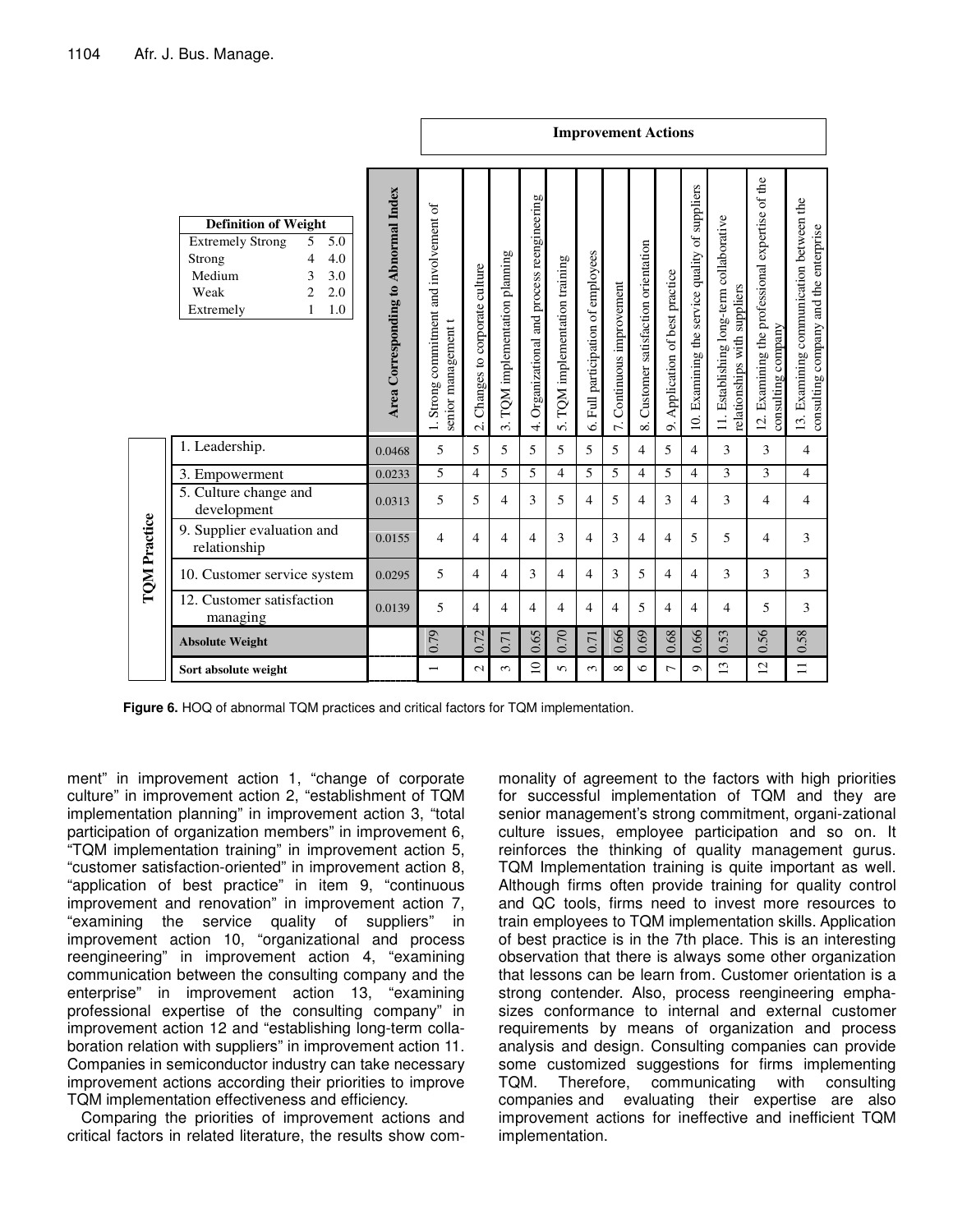#### **Conclusion**

To cope with global competition, high performance on quality is essential for most enterprises. The implementtation of TQM generates quality and efficiency, increase customer satisfaction and improve competitive (Yang, 2006). Nevertheless, there is high failure rate in implementation of TQM. Management knows; however, they need a mechanism to evaluate the performance of TQM implementation and how to improve TQM implementation when the performance is not as good as expected. We try to close the gap that previous studies lack evaluation system to diagnose the effectiveness and efficiency of TQM implementation.

This study, therefore, propose a diagnosis method by simultaneously considering the effectiveness and efficiency of implementation. Importance level, accomplishment level and easiness level of implemented TQM practices are employed to constitute TQM implementation performance matrix to determine whether a TQM practice is effective and efficient with V-shaped performance control lines. A performance matrix with V-shape performance control lines is constructed to indentify the practices need to be improved. Ultimately, we use the HOQ approach to define various improvement actions and priorities these actions for implementing TQM. The top five improvement actions include "Strong commitment and involvement of senior management", "establishment of TQM implementation strategies", "total participation of organization members", "change of corporate culture" and "organizational and process reengineering".

Combining performance evaluation model and HOQ can be employed to systematically evaluate the implementation and find improvement actions. This is a simple and easy-to-use method for managers to diagnose problems and identify direction to increase resources to improve the performance of TQM implementation.

This initial study focuses on the TQM implementation in the semiconductor industry in Taiwan. Different systems specific to various industries should be evaluated in the future, with a view toward assessing if there exists relevant differences based on industries, cultures, legislation and human resources as they arise during the process of implementing TQM.

#### **REFERENCES**

Bak C (1992). Lessons from veterans of TQM. Canadian. Bus. Rev., 19: 17-19.

- Brah SA, Wong JL, Rao BM (2000). TQM and business performance in the service sector: A Singapore study. Int. J. Oper. Prod. Manage., 20(11): 1293-1312.
- Carr S, Mak YT, Needham JE (1997). Differences in strategy, quality management practices and performance reporting systems between ISO accredited and non-ISO accredited companies. Manage. Account. Res., 8: 383-403.
- Chan TH, Quazi HA (2002). Overview of quality management practices in selected Asian countries. J. Qual. Manage, 9(1): 172-180.
- Dean JW, Bowen DE (1994). Management theory and total quality: improving research and practice through theory development. Acad.

Manage. Rev., 19(3): 392-418.

- Hammer M, Champy J (1994). Reengineering the Corporation. Harper Business, New York.
- Escanciano C, Fernandez E, Vazquez C (2002). Linking the firm's technological status and ISO 9000 certification: results of an empirical research. Technovation, 22: 509-515.
- Fok LY, Fok WM, Hartman SJ (2001). Exploring the relationship between total quality management and information systems development. Inform. Manage., 38: 355-371.
- Galperin BL, Lituchy TR (1999). The implementation of total quality management in Canada and Mexico: a case study. Inter. Bus. Rev., 8: 323-349.
- Hansson J, Eriksson H (2002). The impact of TQM on financial performance. Measuring. Bus. Excell., 6(4): 44-54.
- Hellsten U, Klefsjö B (2000). TQM as a management system consisting of values, techniques and tools. The TQM Magazine, 12(4): 238-244.
- Hendricks KB, Singhal VR (2001).The long-run stock price performance of firms with effective TQM programs. Manage Sci., 47(3): 359-368.
- Hubiak WA, O'Donnell SJ (1996). Do Americans have their minds set against TQM? National Productivity Rev., 15: 19-20.
- Ismail S (2007). Examining the effects of contextual factors on TQM and performance through the lens of organizational theories: An empirical study. J. Operations Manage., 25: 83-109.
- Jacob R (1993). TQM: more than a dying fad? Fortune, 18: 66-72.
- Jacqeline AM, Coyle S, Paula CM (2003). The role of individual differences in employee adoption of TQM orientation. J. Vocational Bhav., 62: 320-340.
- Joseph L, Rajendran NC, Kamalanabhan TJ (1999). An Instrument for measuring total quality management implementation manufacturing-based business units in India. Inter. J. Prod. Res., 37: 2201-2215.
- Kawakita J (2003). http://web.sfc.keio.ac.jp/~masanao/Mosaic\_data/ J\_kawakita.htm.
- Keng BO, Nooh AB, Veeri A, Lorraine V, Loke AKY (2007). Does TQM influence employees' job satisfaction: An empirical case analysis. Inter. J. Qual. Reliability. Manage., 24(1): 62-77.
- Koch R (1997). This edition of the 80/20 principle: The secret of achieving more with less, London: Nicholas Brealey Publishing Limited.
- Korane KJ (1993). Making Sense of ISO 9000. Machine Design, 65(17): 74-76.
- Lambert DM, Sharma A (1990). A Customer-Based Competitive Analysis for Logistics Decisions. Inter. J. Physical Distribution and Logistics Manage, pp. 20: 23.
- Lau HG, Idris MA (2001). The Soft Foundation of the critical success factors on TQM implementation in Malaysia. TQM Magazine, 13(1): 51-60.
- Li L, Markowski C, Xu L, Markowski E (2008). TQM-A predecessor of ERP implementation. Inter. J. Prod. Econ., 115: 569-580.
- Lin WT, Chen SC, Chen KS (2005). Evaluation of performance in introducing CE marking on the Eurpean market to the machinery industry in Taiwan. Inter. J. Qual. Reliability Manage., 22(5): 503-517.
- Lin WT, Liu CH, Hsu IC, Lai CT (2004). An Empirical Study of QS 9000 in the Automobile and Related Industries in Taiwan. Total. Qual. Manage., 15(3): 355-378.
- Martínez-Costa M, Martínez-Lorente AR, Choi TY (2008). Simultaneous consideration of TQM and ISO 9000 on performance and motivation: An empirical study of Spanish companies. Inter. J. Prod. Econ., 113: 23-39.
- Martínez-Costa M, Choi TY, Martínez JA, Martínez-Lorente AR (2009). ISO 9000/1994, ISO 9001/2000 and TQM: The performance debate revisited. J. Operations Manage., 27: 495-511.
- Mele C, Colucio M (2006). The evolving path of TQM: Towards business excellence and stakeholder value. Inter. J. Qual. Reliability Manage., 23(5): 464-489.
- Nilsson L, Johnson MD, Gustafsson A (2001). The impact of quality practices on customer satisfaction and business results: Product versus service organizations. J. Qual. Manage., 6: 5-27.
- Noci G., Toletti G. (2000). Selecting quality-based programs in small firms: A comparison between the fuzzy linguistic approach and the analytical hierarchy process. Inter. J. Prod. Econ., 67: 113-133.
- Nunnally J (1978). Psychometric Theory, Second Edition, Mcgraw-Hill,